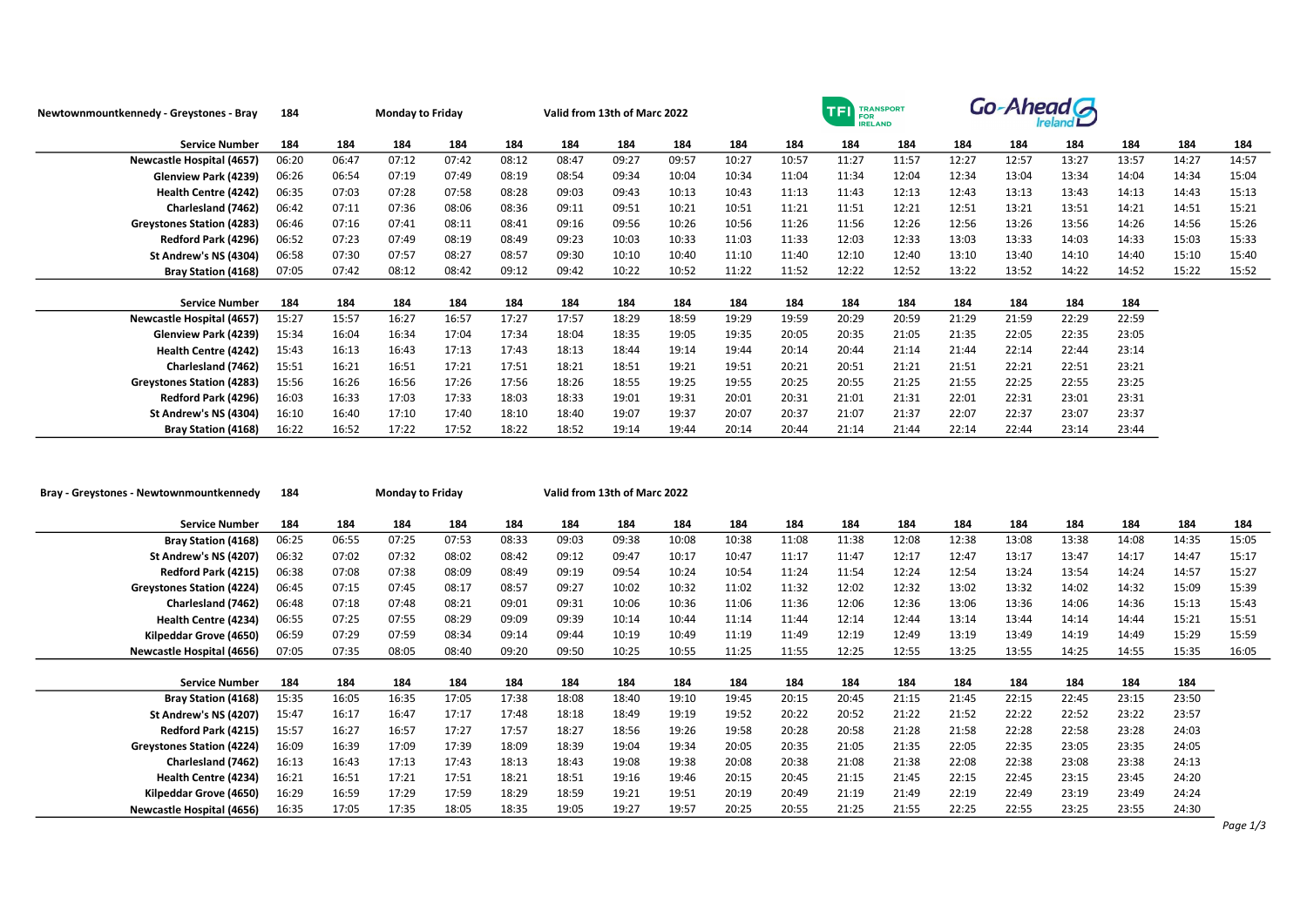| Newtownmountkennedy - Greystones - Bray | 184   |       | Saturday |       |       |       | Valid from 13th of Marc 2022 |       |       |       | <b>TFI</b><br><b>FOR</b><br><b>IRELAND</b> | <b>TRANSPORT</b> | Go-Ahead A |       |       |       |       |       |
|-----------------------------------------|-------|-------|----------|-------|-------|-------|------------------------------|-------|-------|-------|--------------------------------------------|------------------|------------|-------|-------|-------|-------|-------|
| <b>Service Number</b>                   | 184   | 184   | 184      | 184   | 184   | 184   | 184                          | 184   | 184   | 184   | 184                                        | 184              | 184        | 184   | 184   | 184   | 184   | 184   |
| <b>Newcastle Hospital (4657)</b>        | 06:29 | 06:59 | 07:29    | 07:59 | 08:29 | 08:59 | 09:29                        | 09:57 | 10:27 | 10:57 | 11:27                                      | 11:57            | 12:27      | 12:57 | 13:27 | 13:57 | 14:27 | 14:57 |
| Glenview Park (4239)                    | 06:35 | 07:05 | 07:35    | 08:05 | 08:35 | 09:05 | 09:35                        | 10:04 | 10:34 | 11:04 | 11:34                                      | 12:04            | 12:34      | 13:04 | 13:34 | 14:04 | 14:34 | 15:04 |
| Health Centre (4242)                    | 06:44 | 07:14 | 07:44    | 08:14 | 08:44 | 09:14 | 09:44                        | 10:13 | 10:43 | 11:13 | 11:43                                      | 12:13            | 12:43      | 13:13 | 13:43 | 14:13 | 14:43 | 15:13 |
| Charlesland (7462)                      | 06:51 | 07:21 | 07:51    | 08:21 | 08:51 | 09:21 | 09:51                        | 10:21 | 10:51 | 11:21 | 11:51                                      | 12:21            | 12:51      | 13:21 | 13:51 | 14:21 | 14:51 | 15:21 |
| <b>Greystones Station (4283)</b>        | 06:55 | 07:25 | 07:55    | 08:25 | 08:55 | 09:25 | 09:55                        | 10:26 | 10:56 | 11:26 | 11:56                                      | 12:26            | 12:56      | 13:26 | 13:56 | 14:26 | 14:56 | 15:26 |
| Redford Park (4296)                     | 07:01 | 07:31 | 08:01    | 08:31 | 09:01 | 09:31 | 10:01                        | 10:33 | 11:03 | 11:33 | 12:03                                      | 12:33            | 13:03      | 13:33 | 14:03 | 14:33 | 15:03 | 15:33 |
| St Andrew's NS (4304)                   | 07:07 | 07:37 | 08:07    | 08:37 | 09:07 | 09:37 | 10:07                        | 10:40 | 11:10 | 11:40 | 12:10                                      | 12:40            | 13:10      | 13:40 | 14:10 | 14:40 | 15:10 | 15:40 |
| <b>Bray Station (4168)</b>              | 07:14 | 07:44 | 08:14    | 08:44 | 09:14 | 09:44 | 10:14                        | 10:52 | 11:22 | 11:52 | 12:22                                      | 12:52            | 13:22      | 13:52 | 14:22 | 14:52 | 15:22 | 15:52 |
|                                         |       |       |          |       |       |       |                              |       |       |       |                                            |                  |            |       |       |       |       |       |
| <b>Service Number</b>                   | 184   | 184   | 184      | 184   | 184   | 184   | 184                          | 184   | 184   | 184   | 184                                        | 184              | 184        | 184   | 184   | 184   |       |       |
| <b>Newcastle Hospital (4657)</b>        | 15:27 | 15:57 | 16:27    | 16:57 | 17:27 | 17:57 | 18:27                        | 18:59 | 19:29 | 19:59 | 20:29                                      | 20:59            | 21:29      | 21:59 | 22:29 | 22:59 |       |       |
| Glenview Park (4239)                    | 15:34 | 16:04 | 16:34    | 17:04 | 17:34 | 18:04 | 18:34                        | 19:05 | 19:35 | 20:05 | 20:35                                      | 21:05            | 21:35      | 22:05 | 22:35 | 23:05 |       |       |
| <b>Health Centre (4242)</b>             | 15:43 | 16:13 | 16:43    | 17:13 | 17:43 | 18:13 | 18:43                        | 19:14 | 19:44 | 20:14 | 20:44                                      | 21:14            | 21:44      | 22:14 | 22:44 | 23:14 |       |       |
| Charlesland (7462)                      | 15:51 | 16:21 | 16:51    | 17:21 | 17:51 | 18:21 | 18:51                        | 19:21 | 19:51 | 20:21 | 20:51                                      | 21:21            | 21:51      | 22:21 | 22:51 | 23:21 |       |       |
| <b>Greystones Station (4283)</b>        | 15:56 | 16:26 | 16:56    | 17:26 | 17:56 | 18:26 | 18:56                        | 19:25 | 19:55 | 20:25 | 20:55                                      | 21:25            | 21:55      | 22:25 | 22:55 | 23:25 |       |       |
| Redford Park (4296)                     | 16:03 | 16:33 | 17:03    | 17:33 | 18:03 | 18:33 | 19:03                        | 19:31 | 20:01 | 20:31 | 21:01                                      | 21:31            | 22:01      | 22:31 | 23:01 | 23:31 |       |       |
| St Andrew's NS (4304)                   | 16:10 | 16:40 | 17:10    | 17:40 | 18:10 | 18:40 | 19:10                        | 19:37 | 20:07 | 20:37 | 21:07                                      | 21:37            | 22:07      | 22:37 | 23:07 | 23:37 |       |       |
| <b>Bray Station (4168)</b>              | 16:22 | 16:52 | 17:22    | 17:52 | 18:22 | 18:52 | 19:22                        | 19:44 | 20:14 | 20:44 | 21:14                                      | 21:44            | 22:14      | 22:44 | 23:14 | 23:44 |       |       |

| Bray - Greystones - Newtownmountkennedy | 184   |       | Saturday | Valid from 13th of Marc 2022 |       |       |       |       |       |       |       |       |       |       |       |       |       |       |
|-----------------------------------------|-------|-------|----------|------------------------------|-------|-------|-------|-------|-------|-------|-------|-------|-------|-------|-------|-------|-------|-------|
| <b>Service Number</b>                   | 184   | 184   | 184      | 184                          | 184   | 184   | 184   | 184   | 184   | 184   | 184   | 184   | 184   | 184   | 184   | 184   | 184   | 184   |
| <b>Bray Station (4168)</b>              | 06:15 | 06:45 | 07:15    | 07:45                        | 08:15 | 08:45 | 09:15 | 09:45 | 10:15 | 10:45 | 11:08 | 11:38 | 12:08 | 12:38 | 13:08 | 13:38 | 14:08 | 14:38 |
| St Andrew's NS (4207)                   | 06:22 | 06:52 | 07:22    | 07:52                        | 08:22 | 08:52 | 09:22 | 09:52 | 10:22 | 10:52 | 11:17 | 11:47 | 12:17 | 12:47 | 13:17 | 13:47 | 14:17 | 14:47 |
| Redford Park (4215)                     | 06:28 | 06:58 | 07:28    | 07:58                        | 08:28 | 08:58 | 09:28 | 09:58 | 10:28 | 10:58 | 11:24 | 11:54 | 12:24 | 12:54 | 13:24 | 13:54 | 14:24 | 14:54 |
| <b>Greystones Station (4224)</b>        | 06:35 | 07:05 | 07:35    | 08:05                        | 08:35 | 09:05 | 09:35 | 10:05 | 10:35 | 11:05 | 11:32 | 12:02 | 12:32 | 13:02 | 13:32 | 14:02 | 14:32 | 15:02 |
| Charlesland (7462)                      | 06:38 | 07:08 | 07:38    | 08:08                        | 08:38 | 09:08 | 09:38 | 10:08 | 10:38 | 11:08 | 11:36 | 12:06 | 12:36 | 13:06 | 13:36 | 14:06 | 14:36 | 15:06 |
| Health Centre (4234)                    | 06:45 | 07:15 | 07:45    | 08:15                        | 08:45 | 09:15 | 09:45 | 10:15 | 10:45 | 11:15 | 11:44 | 12:14 | 12:44 | 13:14 | 13:44 | 14:14 | 14:44 | 15:14 |
| Kilpeddar Grove (4650)                  | 06:49 | 07:19 | 07:49    | 08:19                        | 08:49 | 09:19 | 09:49 | 10:19 | 10:49 | 11:19 | 11:49 | 12:19 | 12:49 | 13:19 | 13:49 | 14:19 | 14:49 | 15:19 |
| <b>Newcastle Hospital (4656)</b>        | 06:55 | 07:25 | 07:55    | 08:25                        | 08:55 | 09:25 | 09:55 | 10:25 | 10:55 | 11:25 | 11:55 | 12:25 | 12:55 | 13:25 | 13:55 | 14:25 | 14:55 | 15:25 |
|                                         |       |       |          |                              |       |       |       |       |       |       |       |       |       |       |       |       |       |       |
| <b>Service Number</b>                   | 184   | 184   | 184      | 184                          | 184   | 184   | 184   | 184   | 184   | 184   | 184   | 184   | 184   | 184   | 184   | 184   | 184   |       |
| <b>Bray Station (4168)</b>              | 15:08 | 15:38 | 16:08    | 16:38                        | 17:08 | 17:38 | 18:08 | 18:38 | 19:15 | 19:45 | 20:15 | 20:45 | 21:15 | 21:45 | 22:15 | 22:45 | 23:23 |       |
| St Andrew's NS (4207)                   | 15:17 | 15:47 | 16:17    | 16:47                        | 17:17 | 17:47 | 18:17 | 18:47 | 19:22 | 19:52 | 20:22 | 20:52 | 21:22 | 21:52 | 22:22 | 22:52 | 23:30 |       |
| Redford Park (4215)                     | 15:24 | 15:54 | 16:24    | 16:54                        | 17:24 | 17:54 | 18:24 | 18:54 | 19:28 | 19:58 | 20:28 | 20:58 | 21:28 | 21:58 | 22:28 | 22:58 | 23:36 |       |
| <b>Greystones Station (4224)</b>        | 15:32 | 16:02 | 16:32    | 17:02                        | 17:32 | 18:02 | 18:32 | 19:02 | 19:35 | 20:05 | 20:35 | 21:05 | 21:35 | 22:05 | 22:35 | 23:05 | 23:43 |       |
| Charlesland (7462)                      | 15:36 | 16:06 | 16:36    | 17:06                        | 17:36 | 18:06 | 18:36 | 19:06 | 19:38 | 20:08 | 20:38 | 21:08 | 21:38 | 22:08 | 22:38 | 23:08 | 23:46 |       |
| Health Centre (4234)                    | 15:44 | 16:14 | 16:44    | 17:14                        | 17:44 | 18:14 | 18:44 | 19:14 | 19:45 | 20:15 | 20:45 | 21:15 | 21:45 | 22:15 | 22:45 | 23:15 | 23:53 |       |
| Kilpeddar Grove (4650)                  | 15:49 | 16:19 | 16:49    | 17:19                        | 17:49 | 18:19 | 18:49 | 19:19 | 19:49 | 20:19 | 20:49 | 21:19 | 21:49 | 22:19 | 22:49 | 23:19 | 23:57 |       |
| <b>Newcastle Hospital (4656)</b>        | 15:55 | 16:25 | 16:55    | 17:25                        | 17:55 | 18:25 | 18:55 | 19:25 | 19:55 | 20:25 | 20:55 | 21:25 | 21:55 | 22:25 | 22:55 | 23:25 | 24:03 |       |